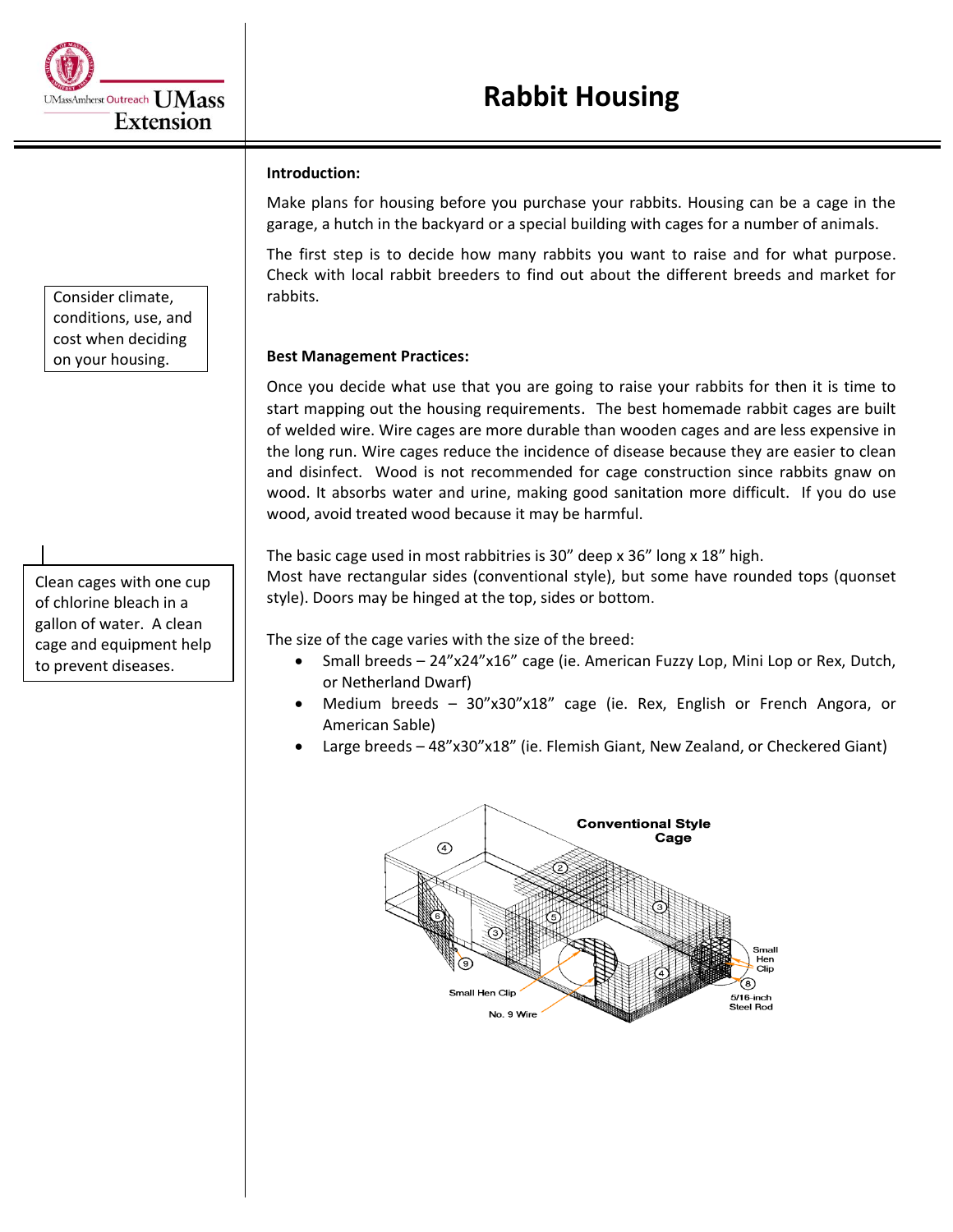

# **Materials needed:**

#### **Conventional**

1 pc. 36x78-in wire 1 pc. 30x72-in wire 2 pc. 15x72-in wire 2 pc. 15x30-in wire 1 pc. 18x30-in wire 2 pc. 16x18-in wire ----------- 2 pc. 72-in sections of 5/16-in

steel rod for floor 2 door latches

### **Quonset**

1 pc. 36x78-in wire 1 pc. 48x72-in wire ----------

2 pc. 18x30-in wire 1 pc. 21x30-in wire 2 pc. 18x20-in wire 3 pc. No. 12 gal. wire 2 pc. 72-in sections of 5/16-in steel rod for floor 2 door latches

#### Fasteners:

(common to both styles) 100 small hen-cage clips 25 large hen-cage clips 30 No. 101 hog rings 2 pc. 24-in No. 9 galvanized wire

The floor is made of 16-gauge welded wire with  $\frac{1}{2}x\frac{1}{2}$  or ½x1-inch grid openings.

### **CONSTRUCTION:**

These cages are most easily constructed in units of two cages. Lay out the floor first by removing a 3x3-inch section from each corner of the flooring. Bend up a 3inch section along each side of the floor. Secure the floor sides together using small hen-cage clips to prevent young bunnies from falling from the cage. Attach the steel rods to the front and rear edges of the floor using hog rings. The partition and ends of the quonset cage are best shaped using a pattern. Allow a 5/8-inch section of the wires to extend beyond the pattern. Bend these wires around a No. 12 edging wire. Position the ends and partition on the floor and fasten them using small hencage clips. Attach the front and back sides of the conventional cages to the bent-up flooring. Do not fasten the front section to flooring in the area where the doors will be located. Fasten sides to the partition and ends. Lay the top of the quonset cages over the floor, ends and partition. Fasten to the front and rear of the flooring using small hen-cage clips spaced every five inches. Raise the center partition and fasten to the top. Repeat the process with each end section. Cut the door openings in the front side of each cage. Each opening should be 2 inches smaller than the doors in height and width. File all sharp protruding wires. Attach the doors using large hen cage clips as hinges. Attach the No. 9 wire around the door openings using the large-size clips. Install the door latch to complete the cage. The cages can be suspended from an overhead support using six strands of No. 12 galvanized wire. Attach a wire to each corner of the individual cages for proper support.

Detailed housing plans for rabbits can be found at the Mississippi State Extension link at <http://www.msstate.edu/dept/poultry/rab-6360a.pdf>

## **Basic Equipment**

**Water Containers** – ceramic crocks, bottle-tube waterers and automatic waterers are all good for use in your rabbit cage. Key is that rabbits need clean, fresh water at all times.

**Grain Containers** – metal self feeder with a screened bottom. Can be purchased at livestock supply companies or your local grain store.

**Nest Box** – Provide a nest boxes for does before they give birth.

You can make ten kindling boxes from a single 4' x 8' sheet of 3/4" plywood. Be sure you have the means to transport a sheet of plywood home before starting this project! But, to make things easier, this cutting layout allows for the sheet to be cut into two 4' x 4' pieces